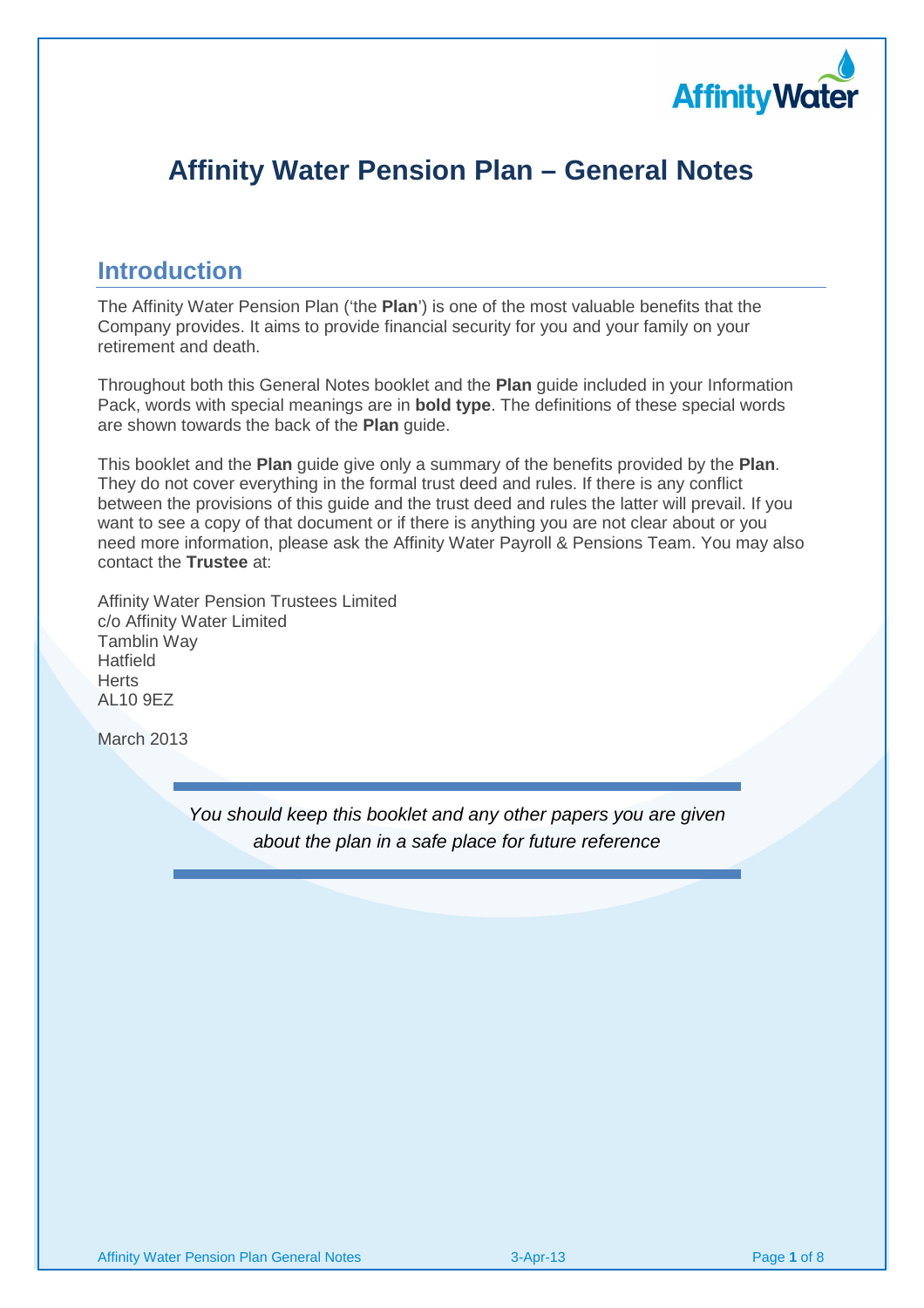

# **A – Z of further details**

This booklet is based on current understanding of tax and pension scheme law, which is subject to change at any time in the future.

### ABSENCE FROM WORK

Most absences from work are for a relatively short time and do not affect your membership of the Plan. If you are absent for a long time, your membership may be affected.

If you are away from work for any other reason except maternity, paternity or adoption leave, the Company, with the consent of the **Trustee**, decides whether your membership should continue, whether you remain covered for the lump sum death benefit and, in each case, for how long.

At the end of the appropriate period, if you have not returned to work, you are normally treated as having left employment.

With the consent of the **Company** and the **Trustee**, your contributions may be continued in whole or in part or be suspended during your absence.

## ALTERATION AND TERMINATION OF THE PLAN

At present, the **Company** intends to continue the **Plan** but there is a right to alter or terminate it at any time. If your benefits are in any way affected you will be notified. If the **Plan** is terminated, the **Trustee** will use the trust fund in the way set out in the trust deed and rules.

## DIVORCE

If you should get divorced, the **Trustee** may be obliged to allocate or pay part of your retirement or death benefits to your ex-spouse to comply with any court order requiring this.

## FORMAL TRUST DEED AND RULES

Your rights to benefit under the **Plan** arise from the formal trust deed and rules. These documents are designed to meet the requirements of HM Revenue & Customs and other Government authorities.

This booklet and your copy of the **Plan** guide give only a summary of the benefits provided by the **Plan** and do not cover everything in the trust deed and rules. If you want to see a copy of this document or if there is anything you are not clear about or you need further information, you should contact the Affinity Water Payroll & Pensions Team.

## GIVING UP YOUR BENEFITS

Except in the limited circumstances allowed by law and by the formal trust deed and rules, you are not allowed to give up, cash in or forfeit your benefits or use them as a security for a loan.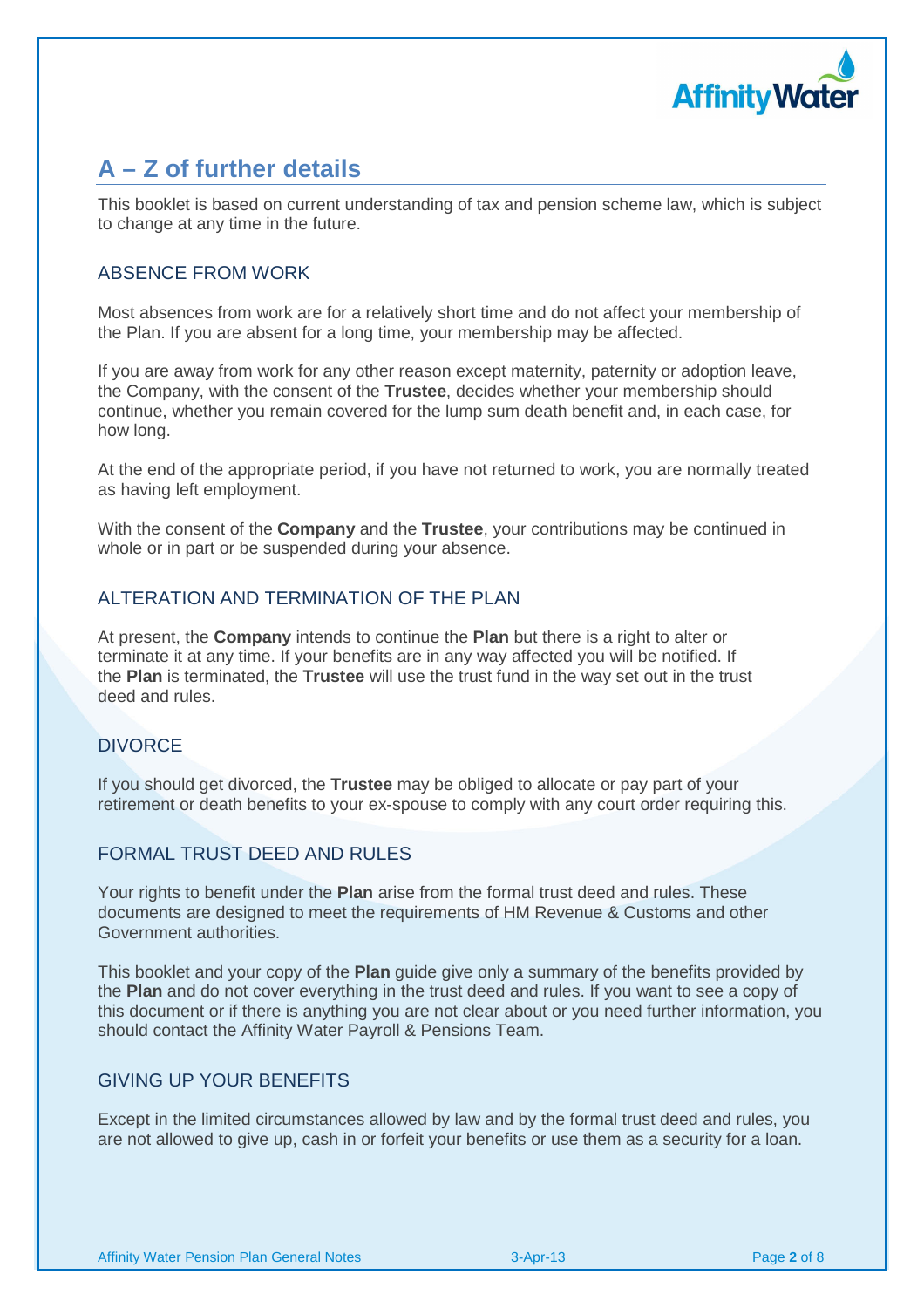

## HM REVENUE & CUSTOMS

The Plan is registered with HM Revenue & Customs as a tax approved pension scheme under the Finance Act 2004.

This brings important tax advantages for you but, at the same time, sets limits on the contributions that can be paid. This limit is set out below and does not confer any additional entitlement to benefits under the **Plan**.

#### **Contributions**

The maximum amount of contributions that you can pay in any tax year is the lower of:

- Your total annual earnings\*
- The Annual Allowance as specified by HM Revenue & Customs, which is £50,000 for the 2012/13 tax year (and is expected to reduce to £40,000 for the 2014/15 tax year).

#### Lump Sum Death Benefit

There is no limit on the maximum lump sum death benefit payable on death before retirement. However, should the total value of your pension benefits and the lump sum payable exceed the Standard Lifetime Allowance (SLA)\* as specified by HM Revenue & Customs then supplementary tax will be payable on any amount paid above the SLA. The SLA is currently £1,500,000.

#### Pension Commencement Lump Sum

The maximum cash sum that you can take at retirement is an amount equivalent to 25% of your **Personal Account** at that time.

Under current legislation the lump sum payment can be made free of income tax. Should you make arrangements which involve using the lump sum to invest in another pension arrangement the HM Revenue & Customs may impose a tax penalty.

#### INCOME TAX

If your total income on retirement exceeds your personal income tax allowance, your Plan pension will be subject to income tax.

#### INHERITANCE TAX

Under present legislation your lump sum death benefits are not normally subject to inheritance tax as they are paid at the **Trustee's** discretion.

You should let the **Trustee** know who you wish to be considered to receive the benefits by completing an Expression of Wish Form. You can complete another form if you change your mind at any time.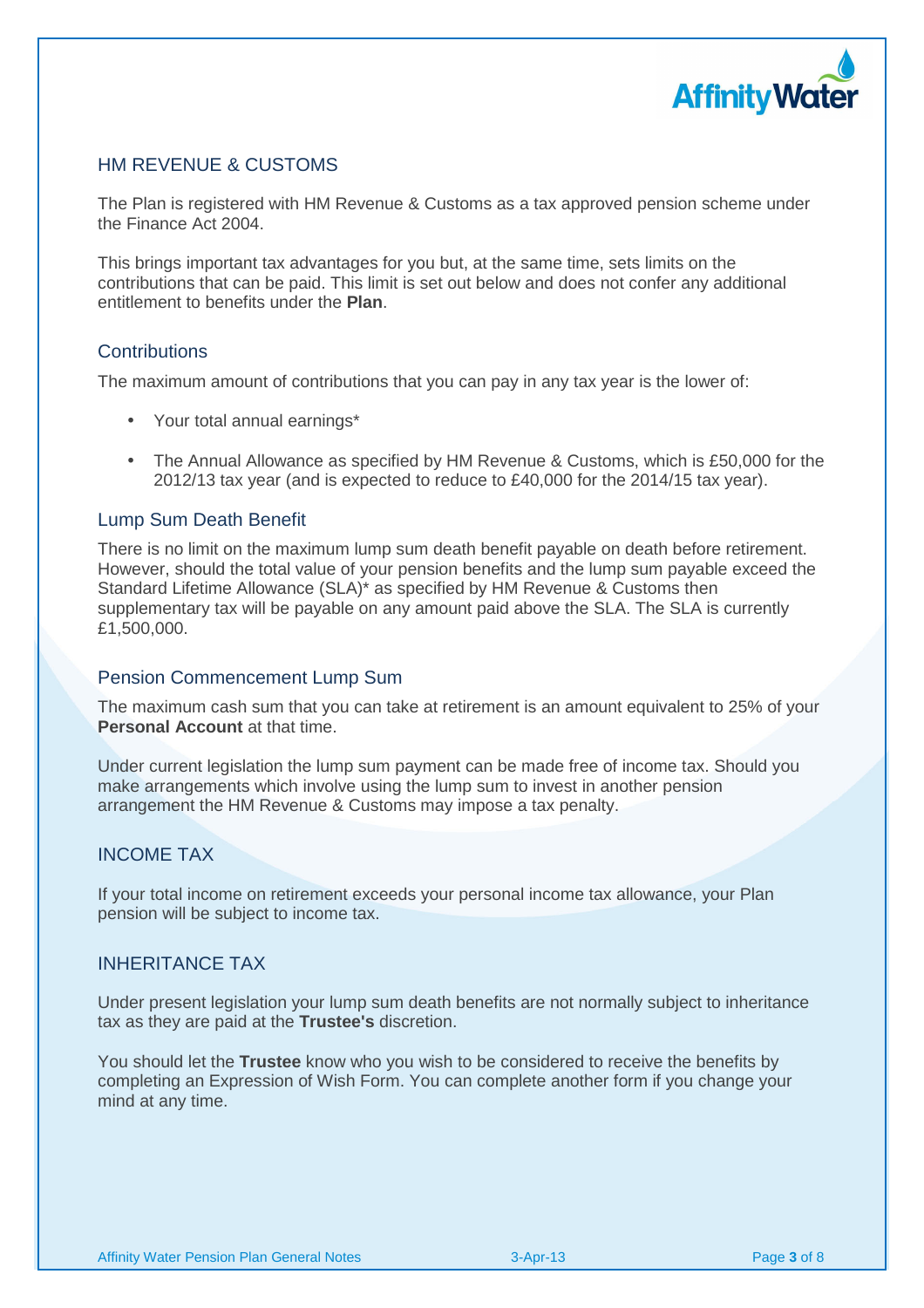

## MATERNITY, PATERNITY AND ADOPTION LEAVE

If you receive statutory or contractual maternity, paternity or adoption pay, your **Pensionable Service** continues as if you are working normally. Your benefits will continue and will be based on the **Pensionable Salary** or **Earnings** you would have received had you been working normally.

If you do not receive any statutory or contractual maternity or adoption pay, your **Pensionable Service** and benefits continue, as described above, for the basic statutory period of 39 weeks (this does not apply to paternity leave).

You continue to pay contributions but they are based on the pay you actually receive during maternity or adoption leave (rather than on your **Pensionable Salary** or **Earnings**).

You do not pay any contributions during any unpaid statutory maternity or adoption leave. The **Company** pays its own contributions in respect of you and the difference between the contributions you would have paid to the **Plan** had you been working normally (but not **AVCs**) and those you actually pay during maternity or adoption leave.

If you do not return to work, your date of leaving the **Plan** is taken as the date any maternity or adoption pay stopped or, if later, when your unpaid statutory maternity or adoption leave ended.

### PART TIME SERVICE

If you switch from part time to full time service, or from full time to part time service, or change your regular hours of part time working, you will be advised of the effect (if any) on your contributions and benefits at the time.

#### PERSONAL INFORMATION

A statement entitled "Personal Information and the Data Protection Act 1998" is included at the back of this booklet. This explains how your personal information may be processed and contains details of obligations of the Trustee under the Data Protection Act 1998.

It is important that you tell the **Trustee** of any changes in your personal details, especially your marital status and, once you have left the **Company**, your address, to help the **Trustee** to provide your benefits quickly.

## REPORT & ACCOUNTS

Each year the **Trustee** produces a report which includes details of the **Plan's** progress and the formal accounts. Copies of the latest formal Report & Accounts are available on request from the address on the inside front cover of this booklet.

### YOU AND THE STATE PENSION SCHEME

At **State Pension Age** you receive your **State Basic Pension** provided that you have paid enough National Insurance contributions. The **State Basic Pension** is paid in addition to your **Plan** pension which may be paid at a different date. You may also qualify for the **State Second Pension (S2P).** Please see the **Plan** guide accompanying this booklet for details. **Help and advice**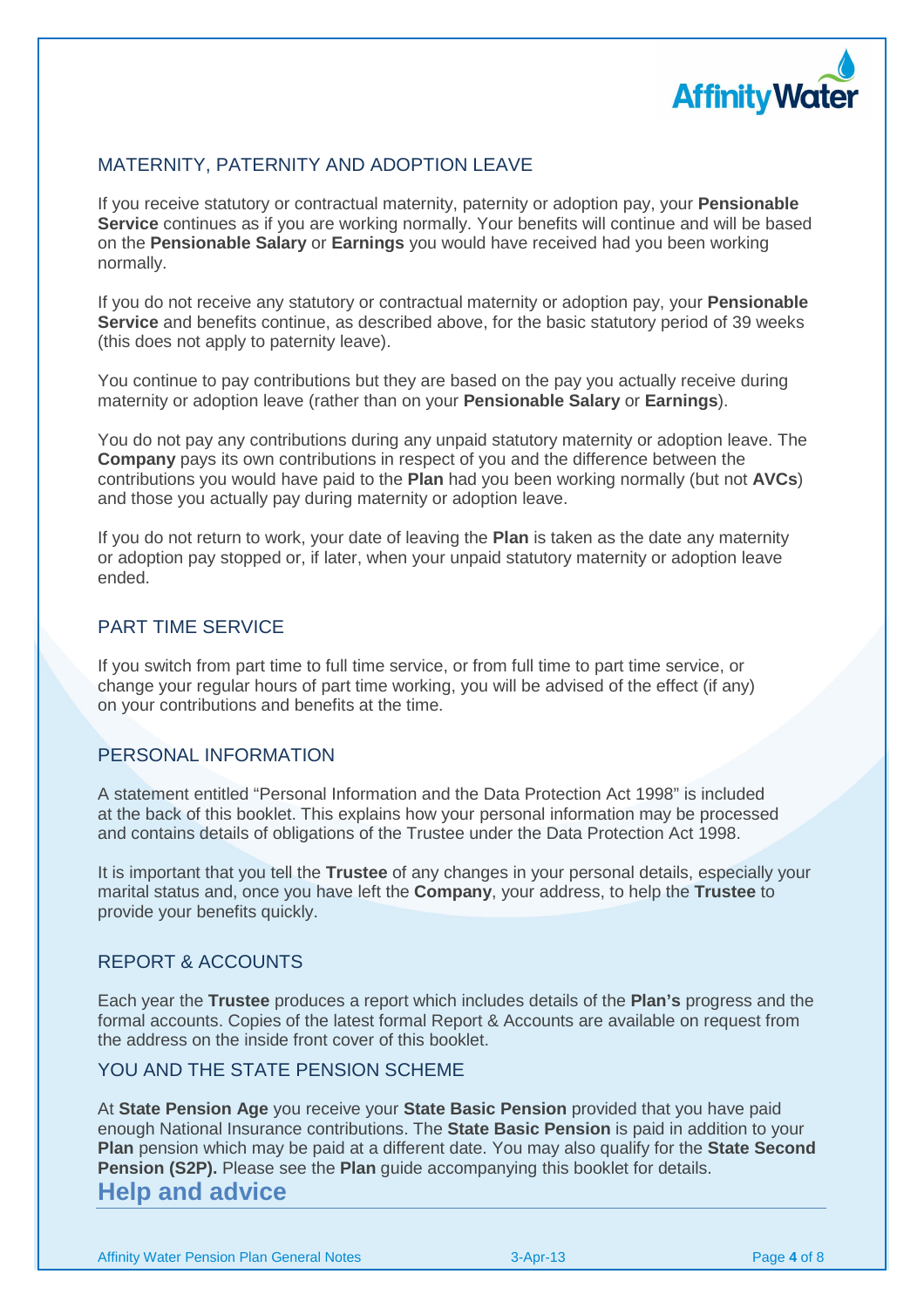

## QUERIES AND PROBLEMS

The **Trustee** aims to administer and manage the **Plan** to high standards. In the unlikely event that at some stage you are unhappy about something concerning your benefits or your membership of the **Plan** in general, there is a procedure for you to follow.

Most queries and problems stem from a misunderstanding of information and normally can be quickly and informally sorted out without the need to use any formal procedures. You should first of all refer any query or problem to the Affinity Water Payroll & Pensions Team.

If you are still unhappy about the matter, you may then wish to consider making a formal complaint through the internal dispute resolution procedure.

## INTERNAL DISPUTE RESOLUTION PROCEDURE

If you have not been able to resolve any complaint about the **Plan** informally, there is currently a formal procedure you may use. Full details can be obtained from your local Pensions Contact.

You should put your case in writing to the **Trustee** so that it can be considered.

Special application forms are available to make a complaint. If you wish, you may use a representative to act on your behalf.

The internal dispute resolution procedures apply to matters concerning the **Plan** that affect members and others who may have an interest in the **Plan**. They do not apply to disputes between employees and the **Company**, nor do they apply to disputes where court proceedings have started or that are being investigated by the Pensions Ombudsman.

## THE PENSIONS REGULATOR

The Pensions Regulator is an official body that is responsible for overseeing the running of occupational pension schemes and is able to intervene where trustees, employers or professional advisers have failed in their duties. It may be contacted at Invicta House, Trafalgar Place, Brighton, East Sussex BN14DW.

#### THE PENSIONS ADVISORY SERVICE (TPAS)

TPAS is an independent voluntary service that provides free help and advice to members and other beneficiaries of occupational and personal pension schemes. If you have any pensions queries concerning your **Plan** benefits or any problems which you fail to resolve with the **Trustee** or administrators of the **Plan**, you can contact TPAS at 11 Belgrave Road, London, SW1V 1RB or through your local citizens' advice bureau.

#### PENSIONS OMBUDSMAN

The Pensions Ombudsman may investigate and decide upon any complaint or dispute of fact or law referred to him. However, he recommends that the matter is first raised with the TPAS and normally insists that the complaint has been investigated under the **Plan's** internal dispute resolution procedure and still remains unresolved before he will accept the matter for investigation. If you have any complaint or dispute that cannot be resolved by the internal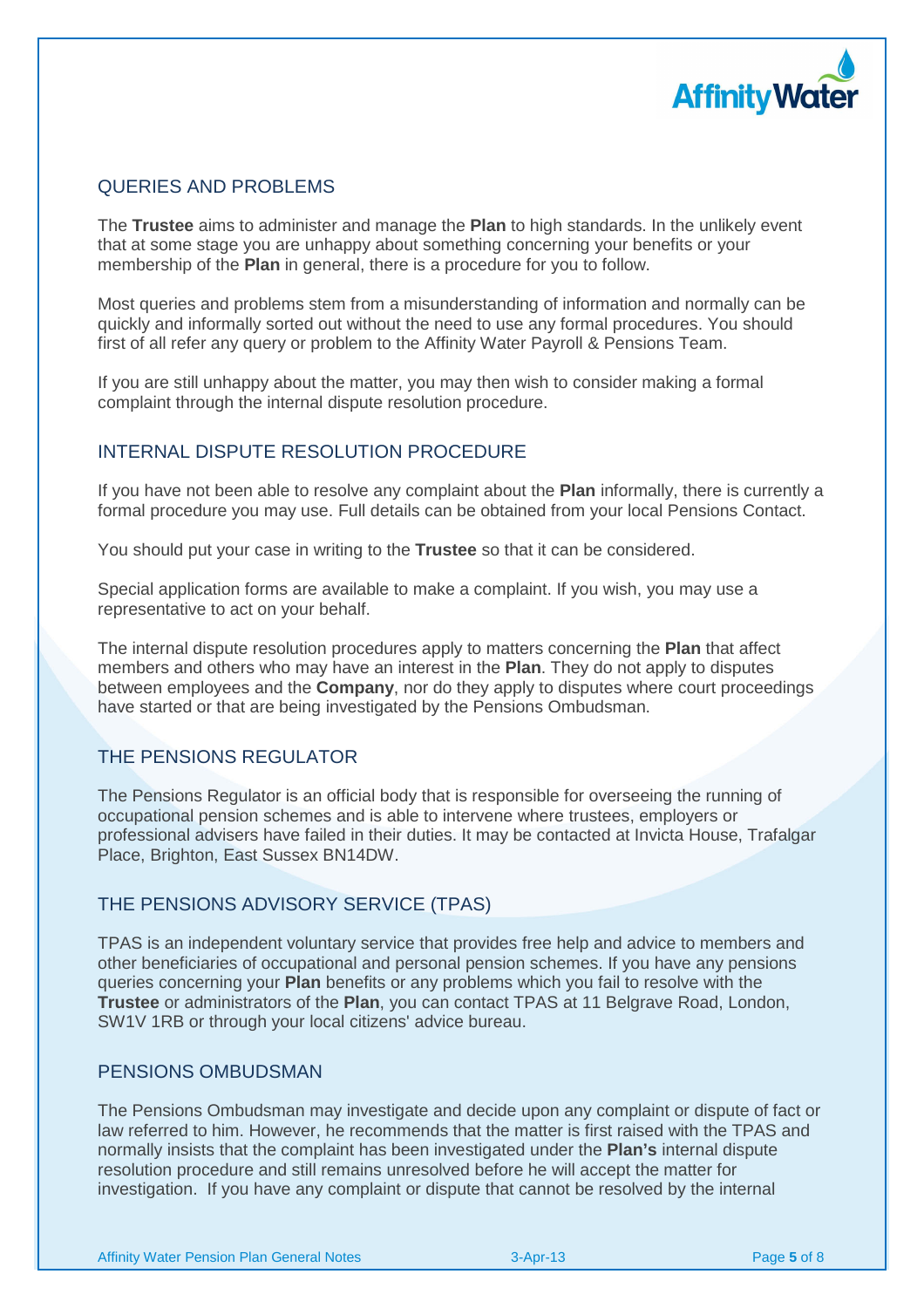

dispute resolution procedures nor by TPAS, you can refer it to the Pensions Ombudsman whose address is 11 Belgrave Road, London, SW1V 1RB.

### THE DEPARTMENT FOR WORK AND PENSIONS (DWP) - PENSION TRACING **SERVICE**

The **Trustee** has given information about the **Plan**, including details of an address at which they can be contacted, to the Pension Tracing Service.

A tracing service run by the DWP may be of help to you if you need to contact the trustees of a previous employer's pension scheme and cannot trace them yourself.

They can be contacted at:

The Pension Tracing Service The Pension Service Tyneview Park Whitley Road Newcastle upon Tyne NE98 1BA Telephone: 0845 6002 537 www.thepensionservice.gov.uk

## **Personal Information and the Data Protection Act 1998**

By completing an Application Form to join the **Plan**, you and your **Employer** will be providing the **Trustee** with personal information about you and any beneficiary (if applicable). Further personal information, such as details of your pay and service, will also be provided to the **Trustee** by your **Company** during your membership, if you are admitted as a member. The **Trustee** is required to comply with the Data Protection Act 1998 in respect of this personal information. This Statement describes:

- what kinds of information the **Trustee** will hold about you;
- where the **Trustee** obtains this information from;
- how this information will be used; and
- who this information will be disclosed to.

#### WHAT KINDS OF INFORMATION WILL BE HELD BY THE TRUSTEE?

Apart from the information provided on your Application Form, the information held by the **Trustee** will generally be such as is necessary to calculate your pension and other benefits under the **Plan** and any associated insurance policies including, for example:

- service and pay details;
- tax;
- national insurance and social security details;
- marital status;
- age;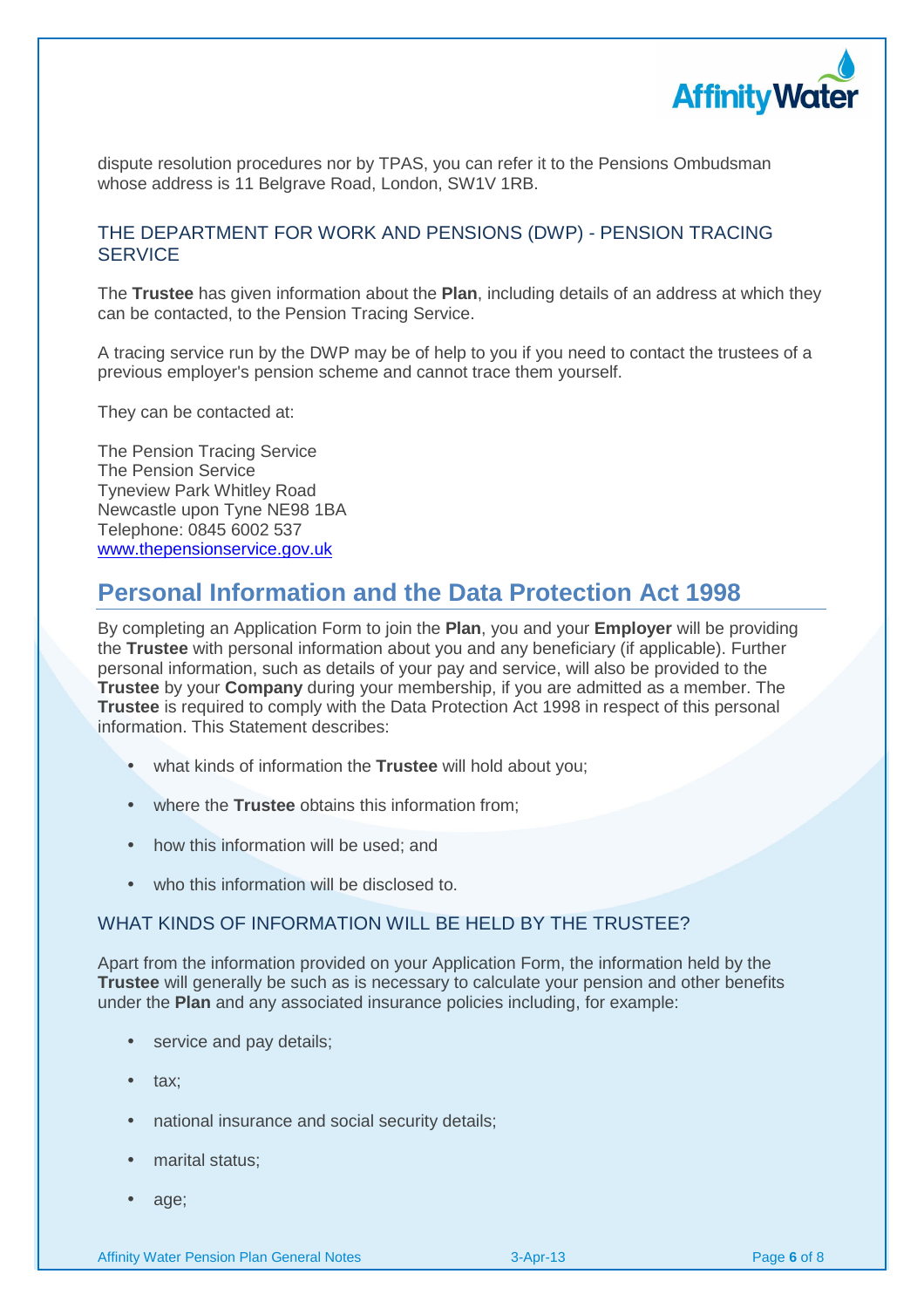

• circumstances of retirement or leaving service.

It may sometimes be necessary to obtain health information from you (for example, for life assurance purposes or to establish an entitlement to an ill-health benefit); if this is the case your specific consent may be sought to the handling of this health information.

## WHERE DOES THE TRUSTEE OBTAIN INFORMATION ABOUT YOU FROM?

The primary sources of this information are:

- you (or anyone appointed to act on your behalf, such as a financial adviser);
- your employer; and
- (occasionally) the trustees or managers of any other pension scheme of which you are, or were, a member.

Information may be obtained from the latter either because this is needed to check compliance with HM Revenue & Customs maximum benefit limits or in connection with any transfer of entitlements to or from such an arrangement.

### HOW WILL INFORMATION ABOUT YOU BE USED?

This information will be used by the Trustee, the **Plan's** administration staff and by the **Trustee's** agents and advisers in administering and managing the **Plan**. In particular, the information will be used to establish your membership of the **Plan** and your entitlement to benefits under it, and in communicating with you as a member. Pension scheme administration is a highly complex process and it is not possible to describe all that is involved here, but if you have any questions about the uses to which this information may be put, please contact the Payroll & Pensions Manager, Affinity Water Limited, Tamblin Way, Hatfield, Herts, AL10 9EZ.

## TO WHOM WILL INFORMATION ABOUT YOU BE DISCLOSED?

The parties to whom personal information may have to be disclosed in the course of administering the **Plan** fall into three categories:

- The **Trustee**, the **Plan's** administration staff and their advisers: This would include the **Trustee**, its insurers, the Participating Employers and the staff employed by them, the **Trustee's** actuaries, accountants, legal advisers, indemnity insurers, life assurers, investment managers, custodians and consultants, pension payment agents, Additional Voluntary Contribution providers, auditors, communication consultants, printers and any other professional or other service providers retained by the Trustee in the course of operating the **Plan**.
- Government and other bodies: This includes the **HMRC**, the Department for Work and Pensions, the Pensions Regulator and, potentially, the Pensions Advisory Service and the office of the Pensions Ombudsman. Other pension arrangements: This would include the trustees or managers (and any of their service providers and advisers) of any pension scheme, personal pension arrangement, stakeholder scheme, or other

investment to which, or from which, your rights are, or are expected to be, transferred, or where it is necessary to investigate other pension benefits for the purposes of checking that **HMRC**